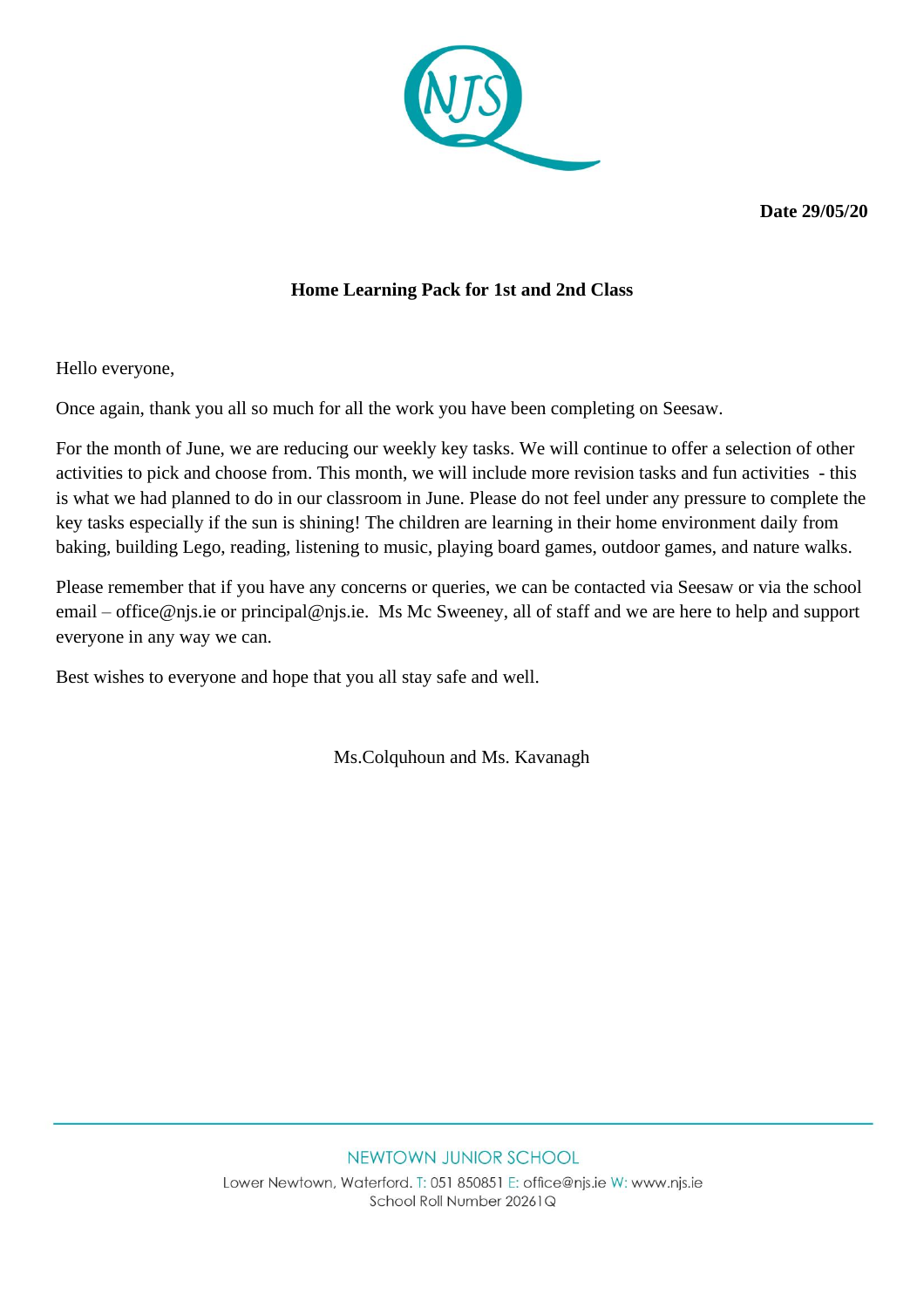# **Outline of Activities for Week beginning June 2 nd**

# **KEY TASKS ARE SET OUT AT THE BEGINNING AND ARE**

#### **HIGHLIGHTED THROUGHOUT IN RED**

Teacher tips for these key tasks and supplementary work (optional) are outlined after the Key Tasks.

| <b>Key Tasks</b> | <b>Subject</b> | <b>Activity</b>                                       |
|------------------|----------------|-------------------------------------------------------|
|                  | Gaeilge        | Interactive Lesson An Teilifís Ceacht 7 & 8           |
|                  |                | Bua na Cainte Book: Page 90 and 91                    |
|                  | English        | <b>Poetry: Summer Acrostic Poem</b>                   |
|                  |                | 2 <sup>nd</sup> Persuasive Writing -Summer or winter? |
| <b>Maths</b>     |                | First Busy at Maths: Pages 162, 164                   |
|                  |                | Second Busy at Maths: Pages 139, 156, 164             |
|                  |                |                                                       |

# **See below for further information on Key Tasks and list of other activities**

| Gaeilge                                             |                                                                                         |  |  |  |  |
|-----------------------------------------------------|-----------------------------------------------------------------------------------------|--|--|--|--|
| <b>Topic: An Teilifís</b>                           |                                                                                         |  |  |  |  |
| <b>Interactive Lesson:</b> An Teilifís Ceacht 7 & 8 |                                                                                         |  |  |  |  |
| <b>Bua na Cainte Book:</b>                          | Page 90:                                                                                |  |  |  |  |
|                                                     | Key Vocabulary                                                                          |  |  |  |  |
| Page 90 and 91                                      | Chuaigh (went), an chlann(the family), hata ard (tall hat), ar a cheann (on             |  |  |  |  |
| Léigh an Scéal                                      | his head) chonaic (saw), Bhí an-spórt ag na páistí (the children had great              |  |  |  |  |
|                                                     | fun)                                                                                    |  |  |  |  |
| Changie sigd                                        | Page 91:                                                                                |  |  |  |  |
|                                                     | A page like this concludes each chapter unit.                                           |  |  |  |  |
|                                                     | It allows for the opportunity to revise both the days of the week and the               |  |  |  |  |
|                                                     | weather.                                                                                |  |  |  |  |
|                                                     | 1 <sup>st</sup> class are encouraged to try and complete the first three and last three |  |  |  |  |
| <b>An Nuacht</b>                                    | sentences on the page.                                                                  |  |  |  |  |
|                                                     | $2nd$ class are encouraged to complete the full page.                                   |  |  |  |  |
|                                                     | Chuaigh mé go dtí an  (I went to the )                                                  |  |  |  |  |
|                                                     | Chonaic mé  agus  (I saw  and )                                                         |  |  |  |  |
|                                                     | Bhí an-spórt agam (I had great fun)                                                     |  |  |  |  |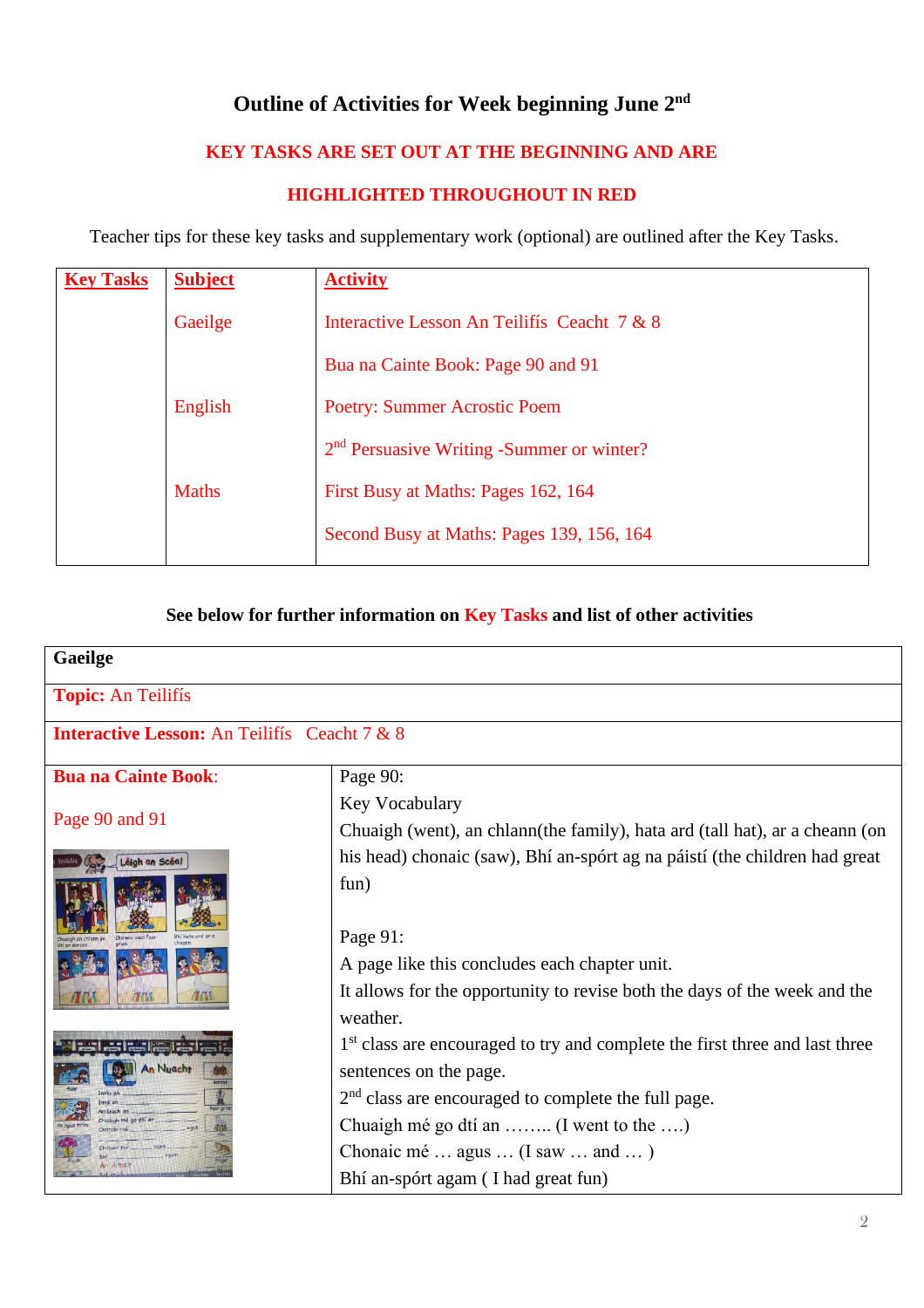| <b>English</b>                                                                                                                                                                                                                  |                                                                                                                                                                                                                                                                            |  |  |  |
|---------------------------------------------------------------------------------------------------------------------------------------------------------------------------------------------------------------------------------|----------------------------------------------------------------------------------------------------------------------------------------------------------------------------------------------------------------------------------------------------------------------------|--|--|--|
| <b>Poetry: Summer Acrostic Poem</b><br>U<br>м<br>м<br>E<br>R                                                                                                                                                                    | 1. Brainstorm words/phrases that come to mind when you think of the<br>word summer.<br>2. Use the template uploaded on seesaw to create your poem or write<br>poem out in copy                                                                                             |  |  |  |
| $2nd$ : Persuasive Writing<br>Take a Stand!<br>Would you rather<br>Summer or Winter?<br>In my opinion<br>My first argument is<br>Musecond crouners is                                                                           | Next year, the children will be enjoying writing debates in 3rd class.<br>Uploaded on Seesaw is an activity to practice persuasive writing.<br>1. Decide which season do you like better. Summer or Winter?<br>2. Write two reasons why you think that season is the best. |  |  |  |
| <b>Maths</b>                                                                                                                                                                                                                    |                                                                                                                                                                                                                                                                            |  |  |  |
| 1 <sup>st</sup> Class                                                                                                                                                                                                           |                                                                                                                                                                                                                                                                            |  |  |  |
| <b>Resource:</b> Busy at Maths 1<br><b>Topic: Revision</b><br>Pages: 162 & 164                                                                                                                                                  |                                                                                                                                                                                                                                                                            |  |  |  |
| <b>Mathematical Language:</b> Subtract, add, difference, tens, units, number story/sequence, mistake, errors                                                                                                                    |                                                                                                                                                                                                                                                                            |  |  |  |
| 2 <sup>nd</sup> Class                                                                                                                                                                                                           |                                                                                                                                                                                                                                                                            |  |  |  |
| <b>Resource:</b> Busy at Maths 2<br><b>Topic: Revision</b><br>Pages: 139, 156, 164<br>If you have already completed these revision pages, please complete the subtraction word problems uploaded on<br>Seesaw as your key task. |                                                                                                                                                                                                                                                                            |  |  |  |

### **Other Activities**

| <b>Subject</b> | <b>Activity</b>                                                                                                         |
|----------------|-------------------------------------------------------------------------------------------------------------------------|
| <b>Gaeilge</b> | On seesaw this week, we have uploaded the story The Ravenous Beast (Stiúcaí Stiúgtha)                                   |
| <b>Maths</b>   | <b>Master Your Maths</b>                                                                                                |
|                | Please complete the next 'Week' in your book and please do not forget about the Friday test at<br>the back of the book. |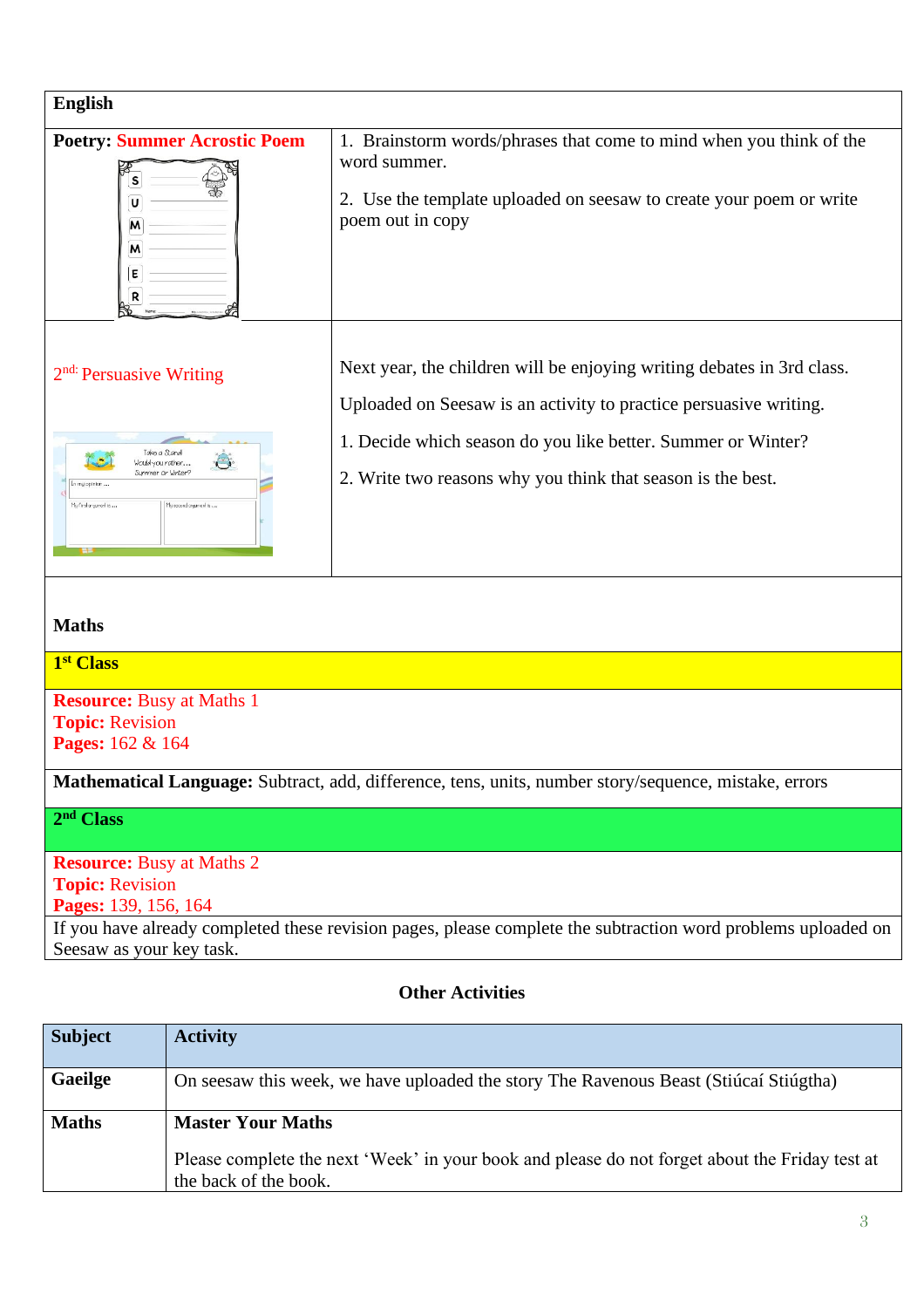|                | <b>Revision Booklets for 1st Class</b><br><b>Maths Number</b><br><b>Maths Activities</b><br>and Place Value<br>Workbook | Choose from two booklets to revise key Maths<br>topics from this year.                                                                                                                                                                                             |
|----------------|-------------------------------------------------------------------------------------------------------------------------|--------------------------------------------------------------------------------------------------------------------------------------------------------------------------------------------------------------------------------------------------------------------|
|                | 2 <sup>nd</sup> Class: Subtraction Word problems                                                                        | Continue to practice subtraction this week with<br>the word problems that are uploaded on See saw.                                                                                                                                                                 |
| <b>English</b> | <b>Detective Game:</b>                                                                                                  | Detective game uploaded on See saw                                                                                                                                                                                                                                 |
|                | The Mystery of the Spacesuit Snatcher                                                                                   | Use your English skills to solve:                                                                                                                                                                                                                                  |
|                |                                                                                                                         | The Mystery of the Spacesuit Snatcher.                                                                                                                                                                                                                             |
|                |                                                                                                                         | Gather clues to find out who the culprit is!                                                                                                                                                                                                                       |
|                |                                                                                                                         | Good Luck!                                                                                                                                                                                                                                                         |
|                | <b>Oral Language</b>                                                                                                    | Look at the picture which is uploaded on Seesaw<br>carefully and ask a grown up or big brother or<br>sister to ask you the questions attached.<br>Please remember to use full sentences when<br>answering the questions and include as much<br>detail as possible. |
|                | <b>RTE School Hub Podcast</b>                                                                                           | Last week, we posted a link to the second of a                                                                                                                                                                                                                     |
|                |                                                                                                                         | four-part series which follows two girls as the<br>travelled 2km south.                                                                                                                                                                                            |
|                |                                                                                                                         | Follow the girls this week as the travel 2km East                                                                                                                                                                                                                  |
|                | English Grammar & Word Work                                                                                             | Please complete lessons 23-26 from the                                                                                                                                                                                                                             |
|                |                                                                                                                         | Grammar & Word activity booklet which is<br>uploaded on See Saw.                                                                                                                                                                                                   |